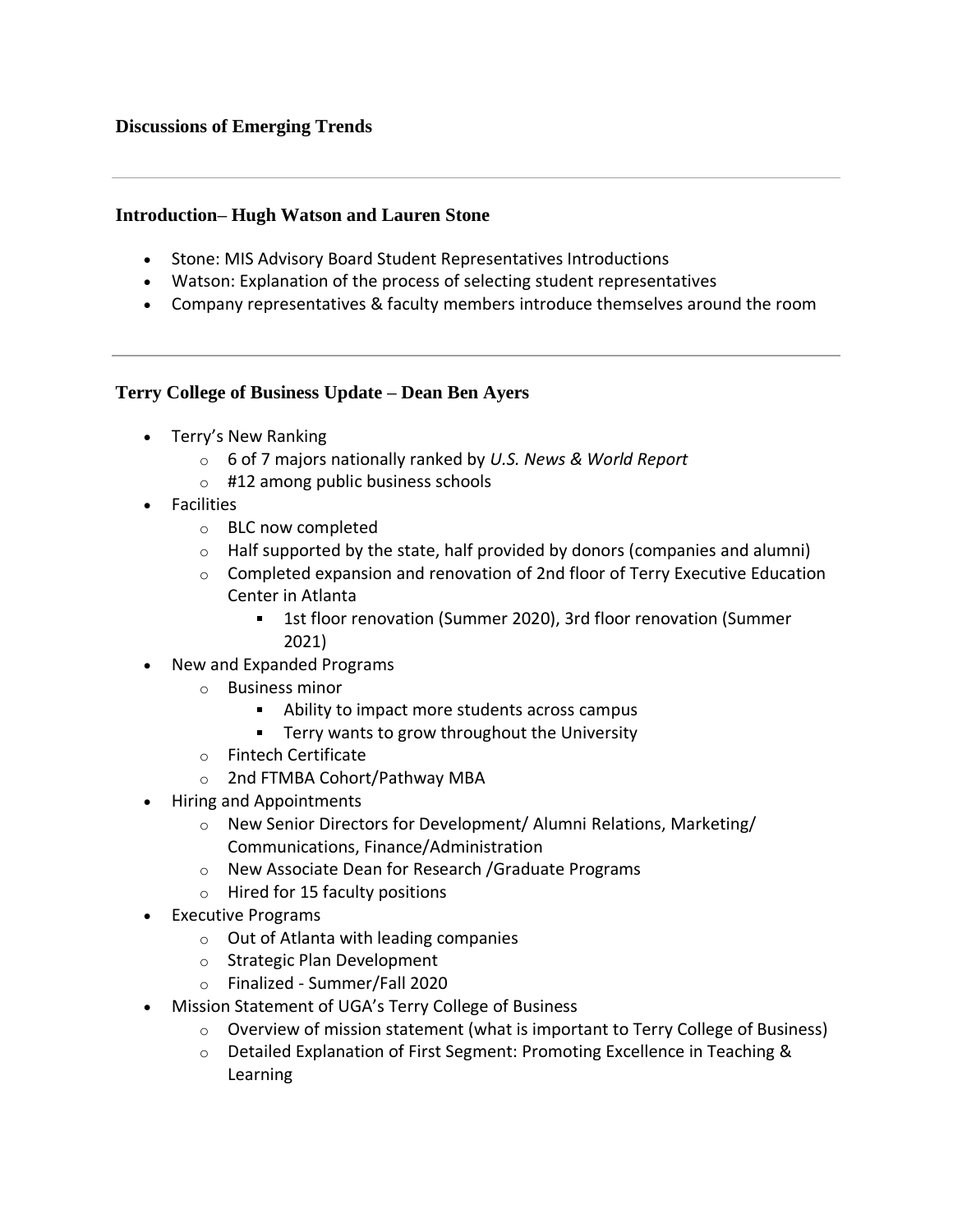- Key Themes: Leadership, Data & Communication skills, Sustainability, Change Management, etc.
- Development & Alumni Relations
	- $\circ$  Continued growth for Ten for Terry and Planned Giving Initiative
	- o \$12.8M raised to date
	- o Thankful for more than just financial support

# **MIS Department Update– Maric Boudreau**

- New faculty:
	- o Assistant Professors: Dr. Terence Saldanah, Dr. Mariana Andrade
	- o Lecturer: Dr. Karim Jetha
	- o Hiring in progress for one more position
	- o Part-Time Instructor in FinTech: Mr. Balaram Tidhi
- The MBT in the News
	- o Ranked No. 4 among all U.S. business schools (No. 17 last year!)
- More about FinTech Certificate
	- o Open to all UGA undergrads with GPA above 3.0
	- o Classes: Principles of Fintech, Fintech and Financial Services Law, Financial Technologies, Internship in Fintech
	- o 64 Applicants, 61 from Terry
- MALC 2020
	- o April 2nd-4th 2020 in Athens, GA
	- $\circ$  MIS department chairs from over 50 universities will be attending
	- o Panels, sessions, keynote speakers, debate, tailgate event
	- o Mainly focused on the topic of AI
	- o MALC 2020 Sponsors: Terry College of Business, Gartner
- 50 for 50 Campaign 50th Anniversary of the MIS Program
	- o New fundraising initiative email sent to 4,923 MIS Alumni:
		- $\mathbf{u} = \mathbf{u}$ \$50 suggested to alumni who recently graduated
		- **55,000 suggested to alumni with "high capacity"**
		- **500 suggested from remaining alumni**
	- o Every donor giving a minimum of \$50 will be mailed a special collectable MIS coin
- Undergraduate MIS Admissions
	- o Total Applied: 236, Total Accepted: 181
	- $\circ$  Acceptance percentage is 77%, which makes MIS the most difficulty major to be admitted in Terry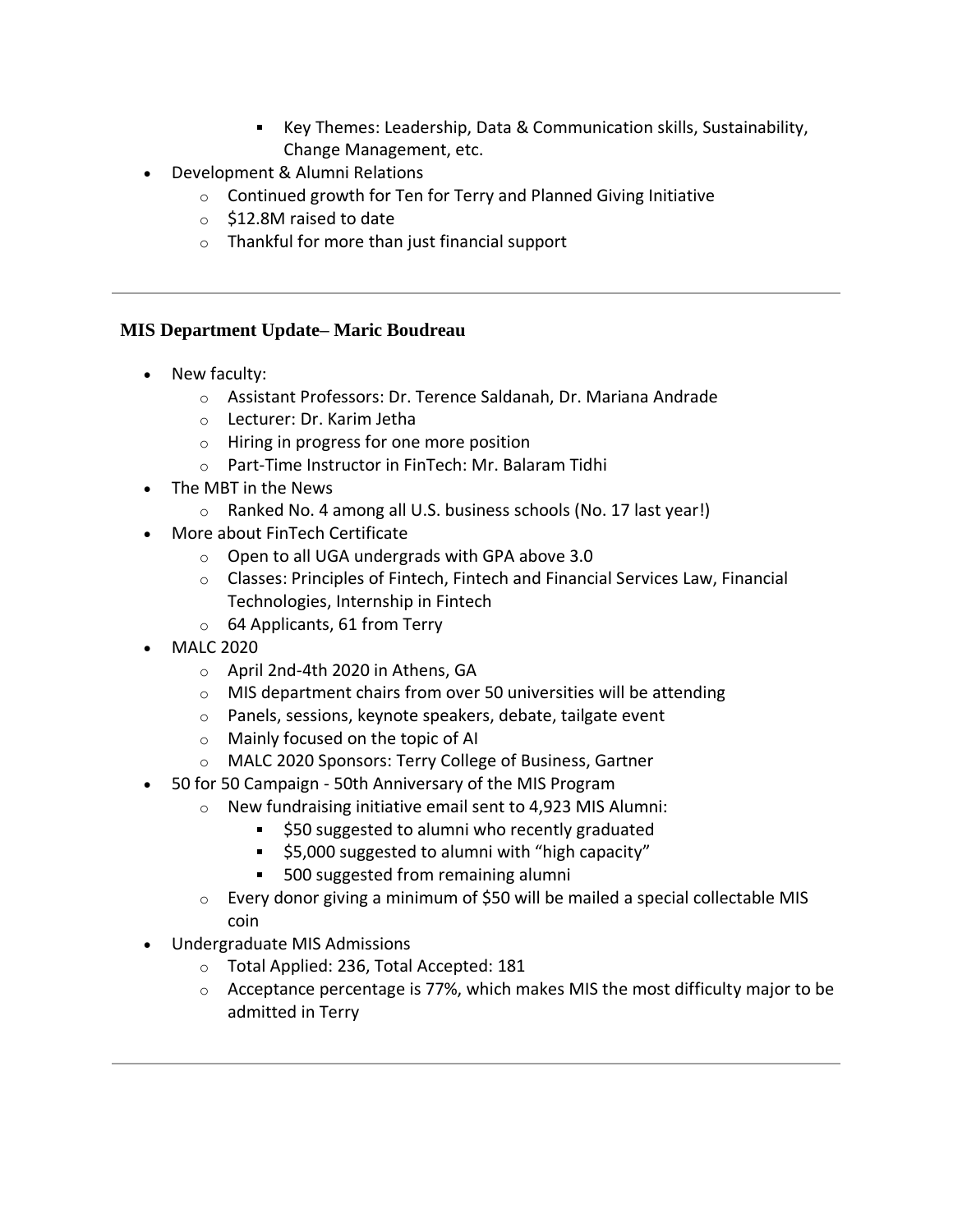# **Student Organizations– Lauren Stone**

- MIS Student Organizations
	- o Society for Management Information Systems
		- **Holds company information sessions**
	- o Women in Technology
	- o Society for Cyber Security
	- o Society of Business Intelligence
	- o Terry Student Consulting
	- o MIS Student Advisory Board
- Organization Spotlight: Society for Cyber Security– Jackson Reid and Malan Anderson
	- $\circ$  60+ MIS and CS+ members
	- o Connect members with Cyber jobs
	- o Educate on digital self-defense
	- o Attend hacking competitions
	- o Contact: ugascs.com / [ugascs@gmail.com](mailto:ugascs@gmail.com)
- One pager in booklet about each student organizations

# **MBT Program Update– Craig Piercy**

- Online Master of Business and Technology Program
- 100% Online delivery since 2015
- Part-Time program reaching working adults all over GA and the US
- In two years, enrollment has doubled
- Improved Rankings
	- o #4 in Best Online Master's in Business Programs
	- o Overall Score 96/100
- MBT Current Projects
	- o Nephrology Decision Support System, Terry College Sponsored Project Portal, UGA CTL, Benson, Inc, SRCUS
	- $\circ$  Take projects all the way from planning to implementation
- New course MIST7516e: Advanced Topics of Business and Technology
	- o Current topics: Overview of FinTech, Blockchain, Machine Learning
	- o Capstone Project Cycle February (2nd semester) to December (4th semester)
	- o Incorporating Cloud within curriculum
- Keep us in mind for:
	- o Student project opportunities
	- o MBT Class of 2020 Graduating this May
	- $\circ$  [cpiercy@uga.edu](mailto:cpiercy@uga.edu) for any possible recruits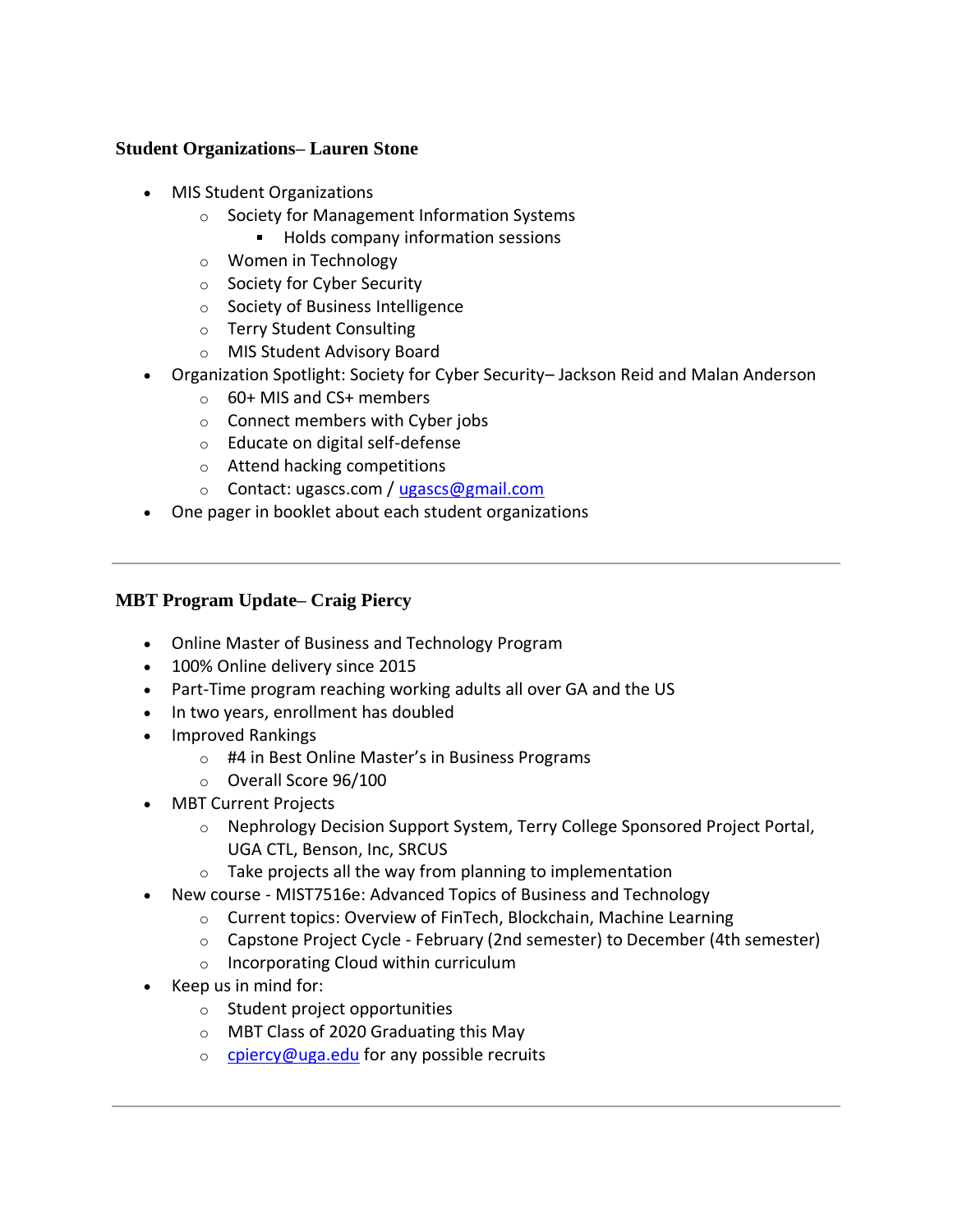# **Discussion about Extending Offer Deadlines**– **Hugh Watson**

- Discuss the rushed recruiting process from both the student and employer's perspective
- Student's Perspective Malan Andersen (Student Representative)
	- $\circ$  Completing an internship usually results in a full-time job opportunity
	- $\circ$  The timeline can be very stressful to students being limited the opportunity to meet other companies
- Company's Perspective Jennifer Rice (KPMG)
	- $\circ$  Difficult to recruit for full-time positions without knowing which interns will accept for full-time
	- $\circ$  Companies expect students to decide what they are looking for during their summer internship
	- o Offer deadline for KPMG is around September 15
- What is a company's take on one of their interns networking with other companies who are completing their internship? - Brandon Kim (Student Representative)
	- $\circ$  Jennifer Rice (KPMG) response: they try to convert students to their company, but realistically won't always be 100%
	- $\circ$  James Murrell (Anthem): gives perspective from a non-Big 4 company
		- Try not to give a deadline to their interns to accept full-time
		- Reserve positions for students who show interest and keep in close contact with them
	- o Sandeep Davalbhakta (State Farm):
		- Reiterating what Murrell said try to stay involved with the students on campus
	- o Bob Trotter (Garner):
		- Garner's perspective: If a student turns down an internship position, they're not eliminated for a full-time position. They will just be in a broader, competitive pool, rather than a narrow internship-converted pool
		- Perspective supported/ reiterated by John Holm (CGI) and Jarod Culbertson (EY
	- o Mark Huber (MIS Faculty):
		- $\mathbf{u}$ Suggested deadlines towards October 15 (after Career Fair)
		- Students don't necessarily want to change, they just want the opportunity to see what's out there
		- **If would do companies a favor as well because they would be getting** students who are certain of their choice
		- The students do really want to work for your company, but they would like to discuss with people in their life (parents, friends, etc.) before making a decision
	- o Lauren Stone (Student Representative):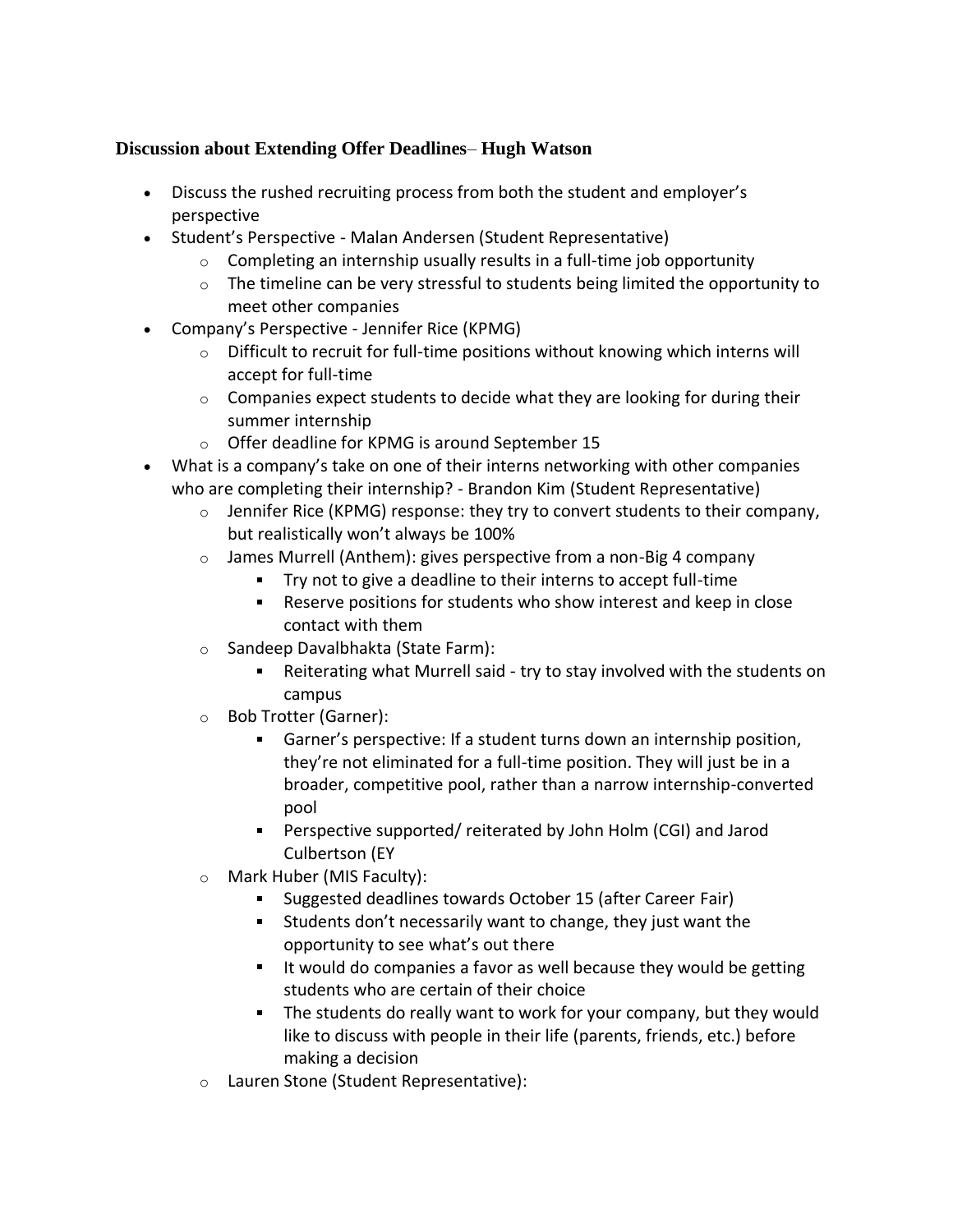- Suggesting one date for all of companies to implement for students to reduce stress/anxiety with overlapping timelines
	- $\mathbf{u}$  . Specifically for internships, since the process does start junior year
	- Rob Goldberg (Deloitte):
		- From a practitioner's point of view, a single deadline is not realistic for companies because it shifts a lot for the company
	- Greg Daniel (Johnson Lambert):
		- Believe that students who accept an internship should see themselves there full-time

#### **Overview of the MIS Curriculum**– **Maric Boudreau**

- Six required courses
	- $\circ$  Technical-heavy, business-heavy, and a mix of both
	- o Recommended to complete the major in 4 semesters
- Area of Emphasis in Data Analytics
	- o Required: MIST 4610 Data Management
	- $\circ$  Additional required (3 of the following):
	- o MIST 5730- Advanced Data Management
	- o MIST 5620 Business Intelligence
	- o MIST 4800 Internship in Data Analytics
	- o MIST 4550 Energy Informatics
- Area of Emphasis in Information Security
	- o Required: MIST 5640- IT Infrastructure
	- o Additional 3 required courses
- Mohamad Hadi (NCR): "Is there any discussion about considering one of the electives as a required class?"
	- o Maric Boudreau: There has been discussion about the IT Infrastructure (a popular elective). However, that may add to the timeline too much. There's also an idea of merging two courses into one.
- David Merry (IBM)
	- o Need more focus on cyber knowledge in courses
- Juliana Rafla (Student Representative)
	- o Information Security Management (MIST 5770) implements concepts from Business Process Management and Project Management
	- $\circ$  The case studies of different companies help get exposure to emerging technologies and real business issues
- Lisa Favors (EY)
	- $\circ$  EY is recruiting for more product managers, rather than project management
- John Holm (CGI)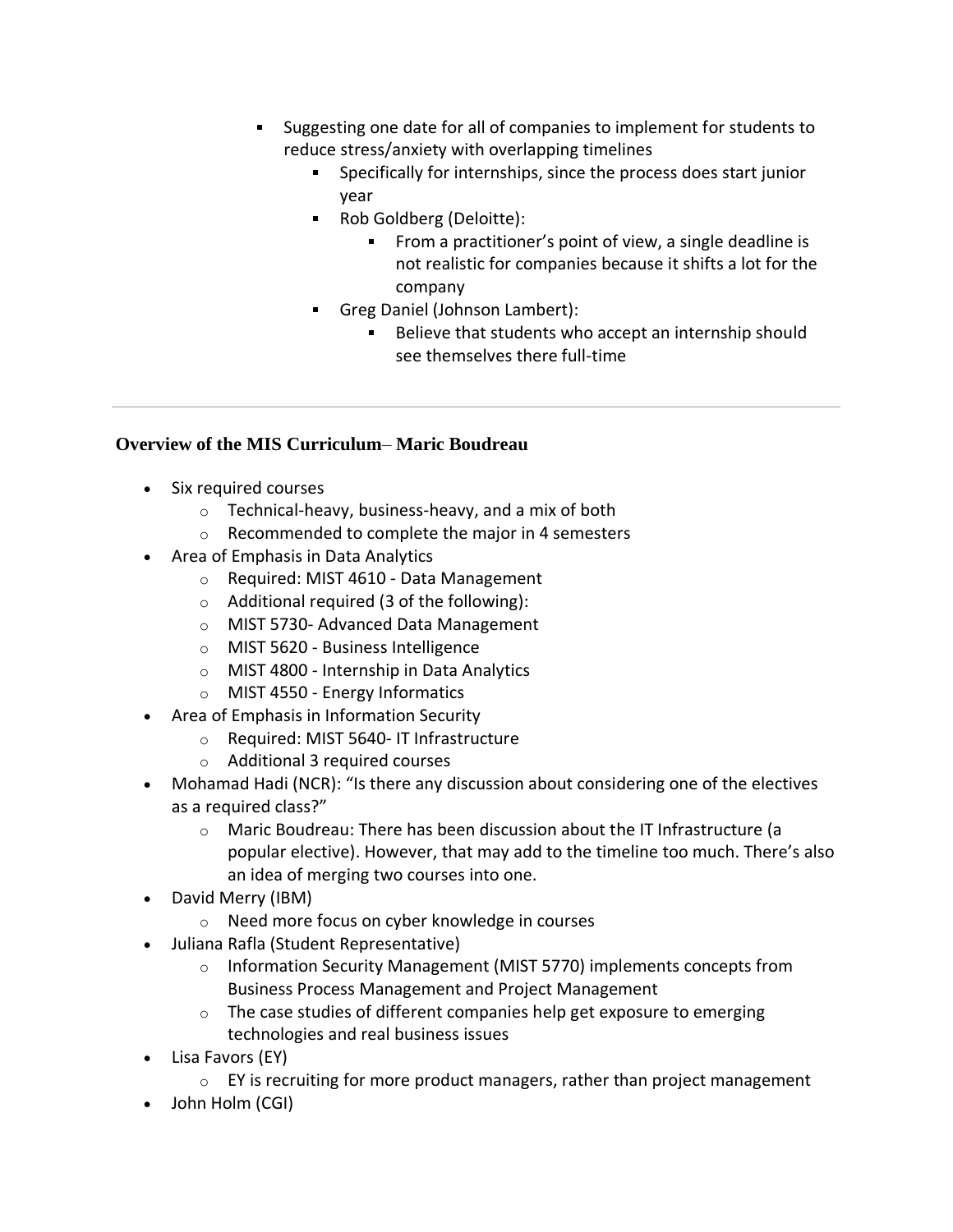- $\circ$  Although technical skills are important, problem-solving skills need to be kept in the program because it incorporates into many areas of a business
- Malan Anderson (Student Representative)
	- $\circ$  Even though we have a course solely based on emerging technologies, they are discussed in 2-3 of our courses

### **Importance of Certifications**–**Hugh Watson**

- Eric Rivard (Cerulium Corporation) & David Merry (IBM)
	- $\circ$  Certifications are great, but don't speak louder than actual experience like an internship
	- $\circ$  Believe that a certification should be pursued after a couple of years of working experience
- Sandeep Davalbhakta (State Farm)
	- $\circ$  Reiterated the previous point, but especially with Cyber and Product Management certificates
- Jaime Davenport (Salesforce)
	- $\circ$  Showing initiative by achieving a certification proves commitment, especially from someone with limited experience
- Mohamad Hadi (NCR)
	- o Recommend certificates, or at least give the option to in courses
- Annie Jiang (KPMG)
	- $\circ$  Good idea to start studying for these certificate exams early on in courses before getting work experience

# **Trends That Will Impact MIS Education**– **Nominal Group Exercise**

- Topic: What are some of the top technologies that we should incorporate into our courses?
- Each table discusses amongst themselves and vote the three top ideas
- Student representative at each table shares the top voted issue of the table
- Trends brought up
	- o Collaboration control tech
	- $\circ$  Data: fusion, mobile, geo  $\rightarrow$  regulations and privacy
	- o Product Management
	- o Design thinking: problem solving & strategy
	- o Cloud computing/ offerings
	- o Connect business value to IT avoid silos
	- o Document writing requirements
	- $\circ$  Compliance, security, ethics